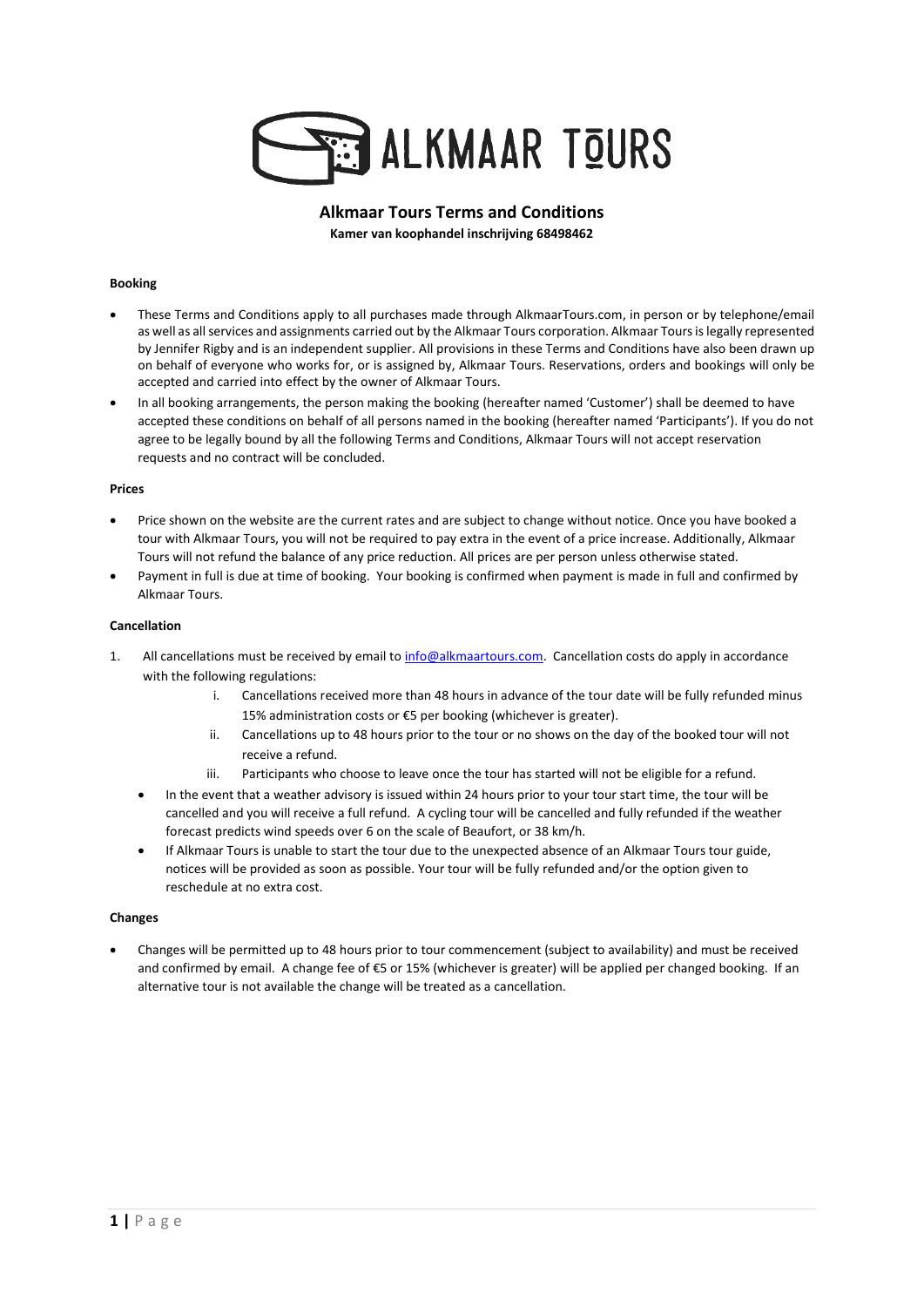### **Tours**

- Your guide is knowledgeable and will do his/her best to answer any questions you may have. No refund will be issued should you feel the tour has provided inadequate information.
- Light refreshments or other items may be provided by Alkmaar Tours. These are offered free of charge and no refunds will be issued should you choose not to accept or consume them. Any items you do accept or consume are at your own risk.
- All tours have a limit to the number of participants. Unless you have booked a private tour, there may be other people on the tour with you.
- All tours will be conducted in English.
- Although there is a route planned for every tour, this might vary slightly depending on the day, weather conditions, and the interests of the group and the time spent at each location.

### **Arriving Late for a Tour**

• Tours leave promptly at the time stated when you booked the tour. Should you, for any reason, be delayed, you must call the guide prior to the tour commencement as the guide will be unable to receive calls once the tour has commenced. The guide may be able to direct you to a place where you can join the group, but this is not always possible. Alkmaar Tours does not offer refunds to Participants who miss the tour because they failed to arrive on time.

## **Liability**

- Participants are responsible for their own actions. You are responsible for maintaining your safety (and the safety of minors in your charge) at all times. By agreeing to take part on the tour, you agree to listen to the safety instructions given by the guide and to exercise due care and attention whilst walking or cycling and you will follow the rules of the road.
- Participants confirm that they are aware of the physically strenuous nature of Alkmaar Tours' tours, and accept the risks and hazards of our tours, including the dangers in cycling and walking along active roads and any risks that result from (amongst other things) adverse weather conditions and the variable condition of roads/paths. Participants confirm that they are sufficiently fit and healthy to complete the tour and are aware of no medical reason or condition which would prohibit the Participant from completing the tour. Participants accept the potential for delays, alterations, loss of or damage to property, inconvenience and discomfort and Participants participate in a tour at their own risk. No refunds will be provided if you or someone in your party is unable to complete the tour.
- A Participant may bring their own bike to ride during a cycling tour. The Participant should ensure that the bike is in good condition and is compliant with Dutch law (IE has sufficient bike lights, reflector and bell). Alkmaar Tours has the right to deny use of a personal bike should it fail to meet safety standards.
- It is strongly recommended that you have adequate insurance (not provided) and details of your insurance is carried with you during the tour.
- If you can provide proof of suffered damages as a result of a mistake made by Alkmaar Tours, which could have been prevented had Alkmaar Tours acted diligently, Alkmaar Tours is only liable for the amount payable by the insurance company. If an insurance payment does not take place, Alkmaar Tours' liability is limited to direct damage compensation to the maximum amount of € 200,-, unless Alkmaar Tours is liable for malicious intent equal to gross negligence.
- This limitation of liability is also applicable to third parties hired by Alkmaar Tours, who therefore can rely directly upon this limitation.
- Alkmaar Tours states to have procured appropriate accident and liability insurance that will cover damages, which may arise as a consequence to carrying out the reserved services/tours/booking, to a sufficient degree.
- You will be asked to complete a Liability Waiver prior to the tour commencement.
- All damage claims should be reported to Alkmaar Tours in writing by the Customer within eight (8) days after the Customer becomes aware of damages, at the risk of forfeiting any right to compensation.
- All complaints must be received via email (info@alkmaartours.com) and must be received within 8 days of the tour. The maximum eligible refund is the tour price paid by the Customer.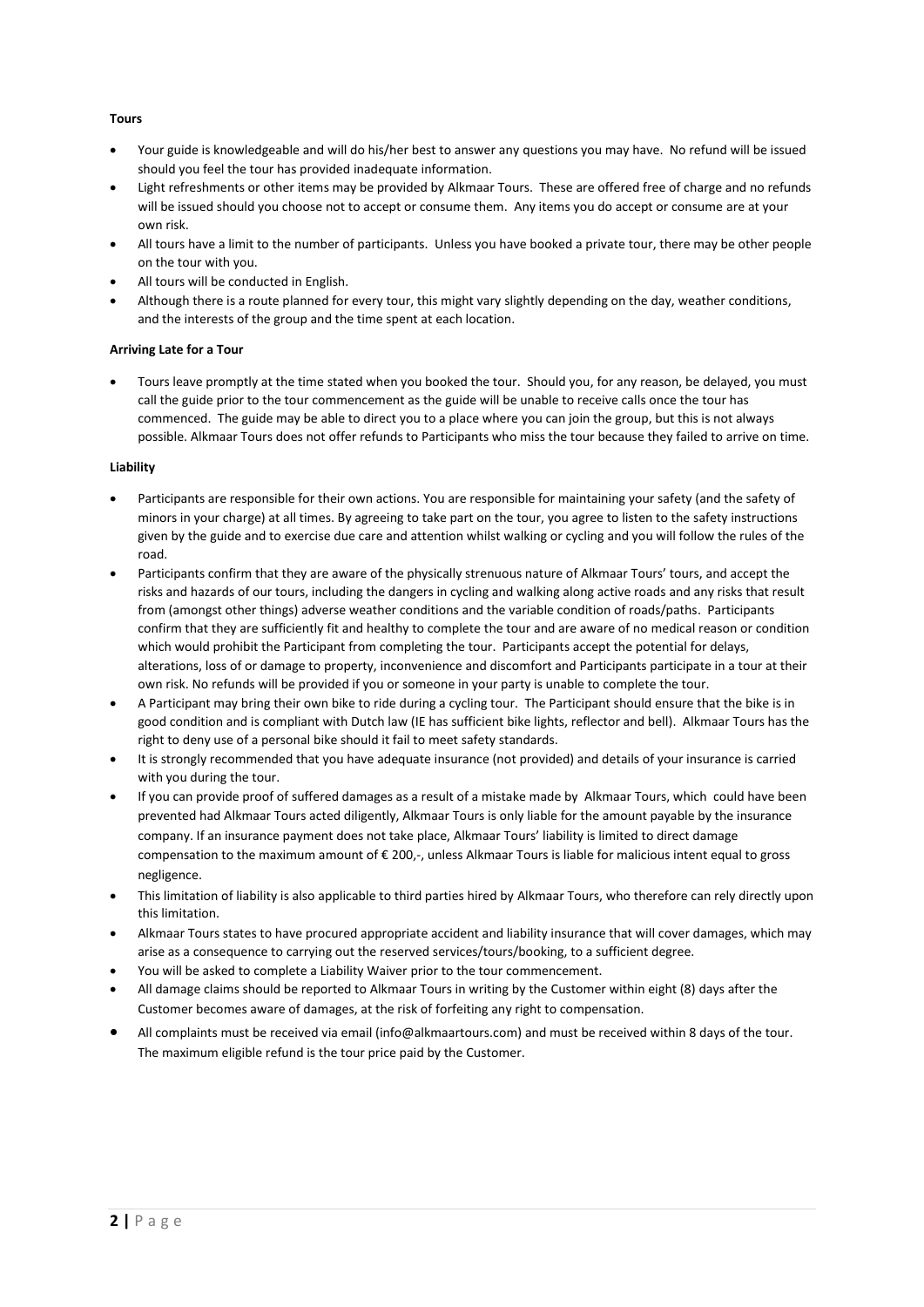### **Third Party Providers**

- If Alkmaar Tours hires or cooperates with third parties for the purpose of providing the agreed upon services, the third party will be liable for their provided services. Alkmaar Tours is not liable for any shortcomings of third parties involved.
- Alkmaar Tours cannot be held liable for injury resulting from faulty equipment (such as bikes), if a third party fails to provide a service or product or if this product is of poor quality. If this product/service is a major component of the tour a full refund will be issued or an alternative offered if possible. Third parties may include, but are not limited to, bike rental companies, restaurants, and vendors.

#### **Weather**

• Alkmaar Tours' tours depart no matter what the weather\* (see cancellation section). It is important that you dress accordingly and Alkmaar Tours cannot be held liable for any damage done to clothing or property as well as any discomfort you may feel.

#### **Extensions**

It may be possible to extend your tour on the day subject to guide availability. This can be negotiated with the guide on the day and payment must be made in euros cash directly to the guide.

#### **Privacy Policy**

• Alkmaar Tours may use the information that we collect from you when you make an inquiry or booking, respond to marketing communication or surf the website. In accordance with Dutch regulations, Alkmaar Tours may use this information for marketing purposes and internal record keeping. Your information will not be shared with third parties without your consent.

#### **Customer Conduct & Safety**

- Alkmaar Tours may, at our discretion, require any person to be excluded from a tour if the guide deems his or her conduct to be offensive or a nuisance to other participants. Alkmaar Tours also reserves the right to refuse participation on a tour should circumstances be deemed to compromise the safety of the tour, the Participants or the guide.
- The consumption of alcohol or drugs during the tour is not permitted. Alkmaar Tours reserves the right to deny participation in any tour if a participant is under the influence of alcohol or drugs.
- Alkmaar Tours reserves the right to ask anyone who is drunk, or who is acting in a manner that is spoiling the tour for others, to leave the tour.
- Spring Flower Fields Tour- Participants must act in a respectful manner when viewing the flower fields and it may not be possible to enter the fields.

### **Accident or Loss and Safety**

- Please take care of all personal property, including items left in bike bags. Alkmaar Tours will not be liable for any theft, loss, damage, delay, inconvenience, direct or consequential loss, however caused, unless due to negligence by Alkmaar Tours, in which case our liability is limited for damages to a maximum of the refund of the ticket price.
- Participants must lock their bikes when not in use and Alkmaar Tours cannot be held responsible for theft, loss or damage.
- Tour participants are responsible for their own safety and you should be especially careful when crossing roads and cross them with your own personal safety in mind.
- Helmets are not included in a bicycle tour as Dutch law does not require it. As it is not possible to rent helmets, you must bring one with you should you wish to wear one on the tour.